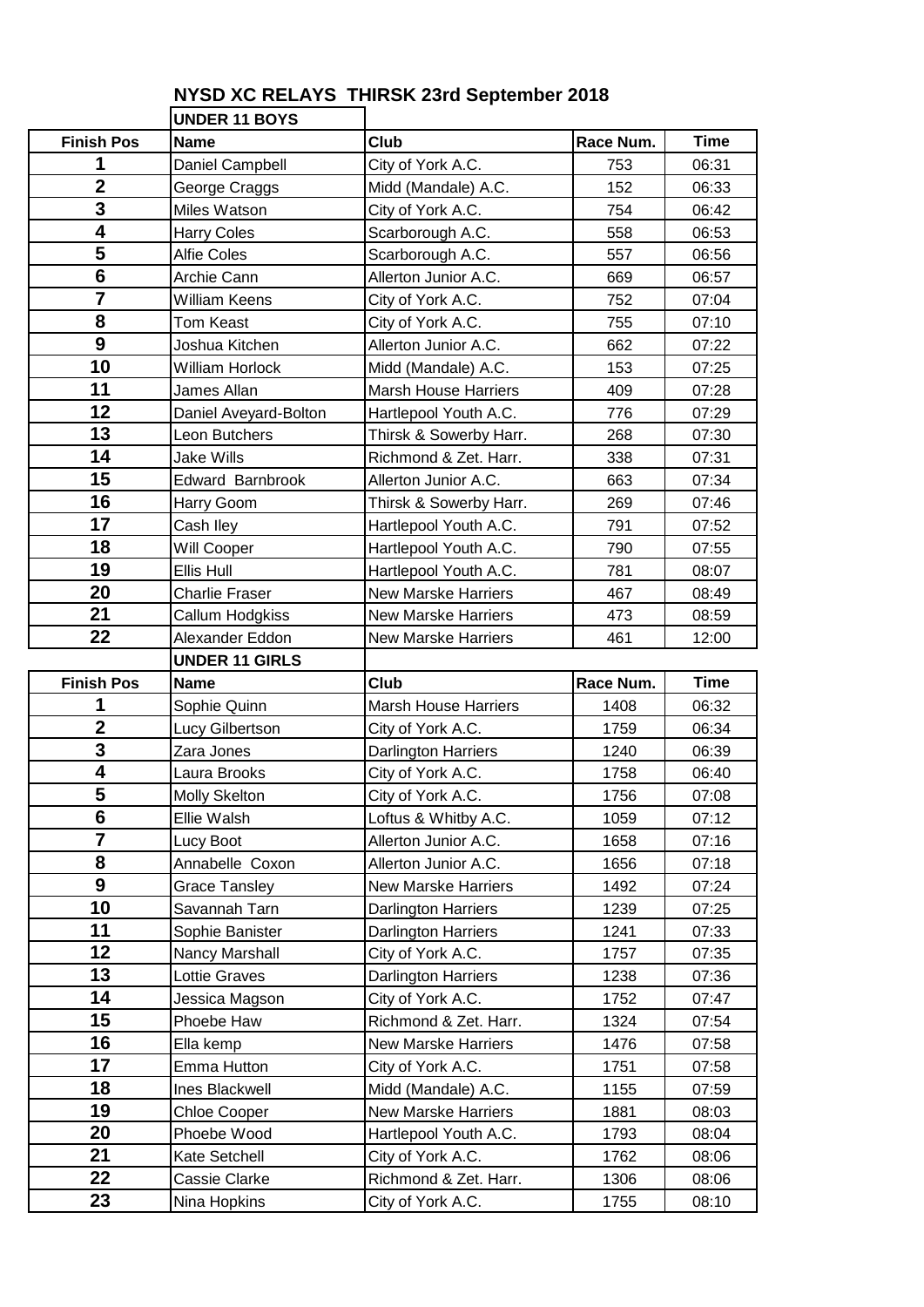| 24 | Maisie Magson       | City of York A.C.          | 1753 | 08:30 |
|----|---------------------|----------------------------|------|-------|
| 25 | Megan Burnham       | Allerton Junior A.C.       | 1657 | 08:37 |
| 26 | Lilly Coy           | Thirsk & Sowerby Harr.     | 1262 | 08:46 |
| 27 | <b>Isobel Dacey</b> | <b>New Marske Harriers</b> | 1466 | 09:07 |
| 28 | Jessica Magson      | City of York A.C.          | 1752 | 12:13 |

**UNDER 13 BOYS**

 $\overline{\phantom{a}}$ 

| <b>Finish Pos</b>      | <b>Name</b>            | Club                                   | Race Num.      | <b>Team Time</b> | <b>Leg Time</b> |
|------------------------|------------------------|----------------------------------------|----------------|------------------|-----------------|
| 1                      | <b>Jack Farrel</b>     | <b>New Marske Harriers</b>             | 221            | 06:10            | 06:10           |
|                        | <b>Matthew Downs</b>   |                                        | 222            | 12:35            | 06:25           |
|                        | <b>Riley Middleton</b> |                                        | 223            | 19:13            | 06:38           |
|                        |                        |                                        |                |                  |                 |
| $\boldsymbol{2}$       | <b>Cian Winter</b>     | Allerton Juniors A.C.                  | $\mathbf{1}$   | 06:12            | 06:12           |
|                        | <b>Caleb Stanley</b>   |                                        | $\overline{2}$ | 13:02            | 06:50           |
|                        | <b>Marley Plant</b>    |                                        | 3              | 19:29            | 06:27           |
|                        |                        |                                        |                |                  |                 |
| 3                      | <b>Ashton Harrison</b> | Darlington Harriers & A.C.             | 231            | 06:51            | 06:51           |
|                        | Louis Brett            |                                        | 232            | 13:26            | 06:35           |
|                        | <b>Elwood Kelley</b>   |                                        | 233            | 19:41            | 06:15           |
|                        |                        |                                        |                |                  |                 |
| 4                      | Sam Archer             | Richmond & Zetland Harriers            | 61             | 06:11            | 06:11           |
|                        | <b>Thomas Greer</b>    |                                        | 62             | 13:36            | 07:25           |
|                        | Josh Hammett           |                                        | 63             | 19:51            | 06:15           |
|                        |                        |                                        |                |                  |                 |
| 5                      | Fraser Allan           | <b>Marsh House Harriers</b>            | 91             | 06:26            | 06:26           |
|                        | Jamie Main             |                                        | 92             | 13:52            | 07:26           |
|                        | Kian Wallinger         |                                        | 93             | 20:40            | 06:48           |
|                        |                        |                                        |                |                  |                 |
| $6\phantom{1}$         | <b>Thomas Carter</b>   | <b>Richmond &amp; Zetland Harriers</b> | 71             | 06:41            | 06:41           |
|                        | Ollie Middleton        |                                        | 72             | 13:37            | 06:56           |
|                        | Ollie Rogerson         |                                        | 73             | 20:44            | 07:07           |
|                        |                        |                                        |                |                  |                 |
| <b>Incomplete Team</b> | <b>Oscar Wileman</b>   | Allerton Juniors A.C.                  | 11             | 06:41            | 06:41           |
|                        | Alex Winsper           |                                        | 12             | 13:55            | 07:14           |
|                        |                        |                                        |                |                  |                 |
| <b>Incomplete Team</b> | Locan Lambert          | Scarborough A.C.                       | 131            | 07:22            | 07:22           |
|                        | Owen Riley             |                                        | 132            | 13:52            | 06:30           |
|                        |                        |                                        |                |                  |                 |
| <b>Incomplete Team</b> | Matthew Vest           | Darlington Harriers & A.C.             | 241            | 07:24            | 07:24           |
|                        |                        |                                        |                |                  |                 |
| <b>Incomplete Team</b> | Greg Walsh             | Loftus & Whitby A.C.                   | 191            | 07:28            | 07:28           |
|                        |                        |                                        |                |                  |                 |
|                        | <b>UNDER 13 GIRLS</b>  |                                        |                |                  |                 |
| <b>Finish Pos</b>      | <b>Name</b>            | Club                                   | Race Num.      | <b>Team Time</b> | <b>Leg Time</b> |
| 1                      | Shannon Robinson       | Richmond & Zetland Harriers            | 35             | 06:16            | 06:16           |
|                        | Olivia Jackson-Bowers  |                                        | 36             | 13:30            | 07:14           |
|                        | <b>Holly McCowie</b>   |                                        | 37             | 20:17            | 06:47           |
|                        |                        |                                        |                |                  |                 |
| $\mathbf{2}$           | Libby Hammond          | Darlington Harriers & A.C.             | 195            | 06:53            | 06:53           |
|                        | Fern Shelton           |                                        | 196            | 14:08            | 07:15           |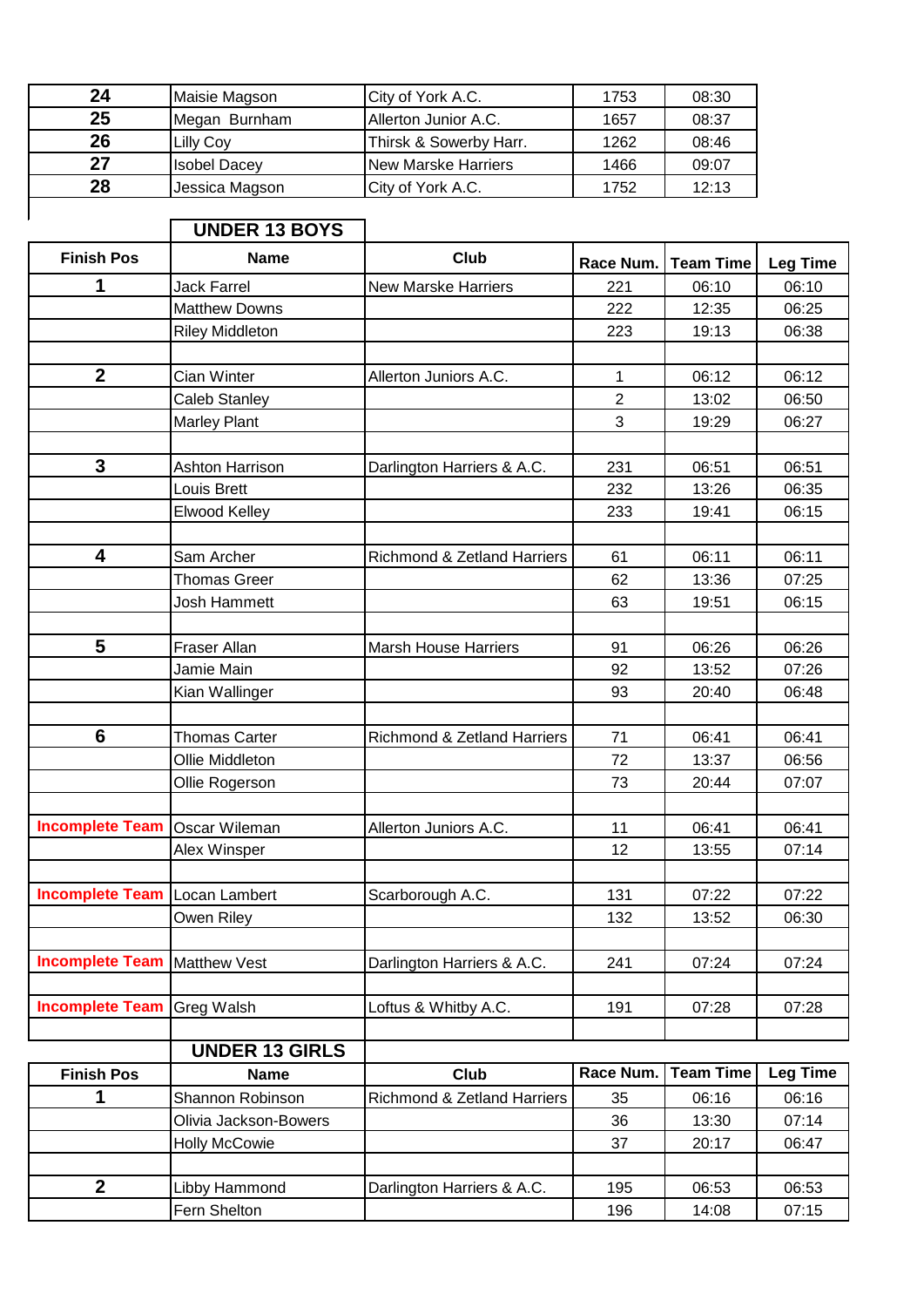|                  | <b>Tori Buckley</b>    |                                        | 197            | 21:34 | 07:26 |
|------------------|------------------------|----------------------------------------|----------------|-------|-------|
|                  |                        |                                        |                |       |       |
| $\mathbf{3}$     | Anya Potter-Firth      | Scarborough A.C.                       | 65             | 06:54 | 06:54 |
|                  | Talia Lambert          |                                        | 66             | 14:23 | 07:29 |
|                  | Amelia Halliday        |                                        | 67             | 22:29 | 08:06 |
|                  |                        |                                        |                |       |       |
| 4                | Lconi Pye              | M/bro (Mandale) A.C.                   | 75             | 07:40 | 07:40 |
|                  | <b>Pheobe Gillis</b>   |                                        | 76             | 15:18 | 07:38 |
|                  | Naoimi Pye             |                                        | 77             | 23:19 | 08:01 |
|                  |                        |                                        |                |       |       |
| 5                | <b>Emily Patterson</b> | <b>Marsh House Harriers</b>            | 135            | 07:32 | 07:32 |
|                  | Emily Hodgson          |                                        | 136            | 16:09 | 08:37 |
|                  | <b>Beth Fisher</b>     |                                        | 137            | 23:29 | 07:20 |
|                  |                        |                                        |                |       |       |
| $6\phantom{1}$   | Amelia Winter          | Allerton Juniors A.C.                  | 5              | 07:32 | 07:32 |
|                  | <b>Holly Hilton</b>    |                                        | 6              | 16:41 | 09:09 |
|                  | Megan Edwards          |                                        | $\overline{7}$ | 24:17 | 07:36 |
|                  |                        |                                        |                |       |       |
| $\overline{7}$   | Erin Lax               | <b>New Marske Harriers</b>             | 175            | 08:07 | 08:07 |
|                  | Hollie Welch           |                                        | 176            | 16:45 | 08:38 |
|                  | Georgina Richmond      |                                        | 177            | 24:30 | 07:45 |
|                  |                        |                                        |                |       |       |
| 8                | Ellie Mullen           | Richmond & Zetland Harriers            | 45             | 07:18 | 07:18 |
|                  | Alayna Irvine          |                                        | 46             | 15:53 | 08:35 |
|                  | Olivia Richardson      |                                        | 47             | 25:07 | 09:13 |
|                  |                        |                                        |                |       |       |
| 9                | Mia Brown              | Hartlepool Youth A.C.                  | 95             | 07:49 | 07:49 |
|                  | <b>Grace Meadley</b>   |                                        | 96             | 16:57 | 09:09 |
|                  | Tori Joyce             |                                        | 97             | 25:43 | 08:46 |
|                  |                        |                                        |                |       |       |
| 10               | Amy Richardson         | New Marske Harriers                    | 185            | 08:33 | 08:33 |
|                  | Hannah Gunn            |                                        | 186            | 17:28 | 08:55 |
|                  | Jade Richardson        |                                        | 187            | 27:21 | 09:53 |
|                  |                        |                                        |                |       |       |
|                  | <b>UNDER 15 BOYS</b>   |                                        |                |       |       |
| 1                | Charlie Stephenson     | <b>Richmond &amp; Zetland Harriers</b> | 81             | 05:27 | 05:27 |
|                  | <b>Matty Cole</b>      |                                        | 82             | 11:30 | 06:04 |
|                  | Kyle Rabjohn           |                                        | 83             | 16:49 | 05:19 |
| $\boldsymbol{2}$ |                        |                                        |                |       |       |
|                  | Rohan Teasdale         | <b>Marsh House Harriers</b>            | 111            | 05:48 | 05:48 |
|                  | Lewis Reed             |                                        | 112            | 11:55 | 06:07 |
|                  | Ben Hodgson            |                                        | 113            | 18:05 | 06:10 |
| 3                | Alan Edwards           | <b>Marsh House Harriers</b>            | 101            | 06:43 | 06:43 |
|                  | Alex Main              |                                        | 102            | 13:24 | 06:41 |
|                  | Nathan Nicholson       |                                        | 103            | 19:37 | 06:13 |
|                  |                        |                                        |                |       |       |
| 4                | Benjamin Johnson       | M/bro (Mandale) A.C.                   | 141            | 05:55 | 05:55 |
|                  | Curtis Johnson         |                                        | 142            | 13:29 | 07:33 |
|                  |                        |                                        |                |       |       |
|                  | Thomas Hogg            |                                        | 143            | 20:25 | 06:57 |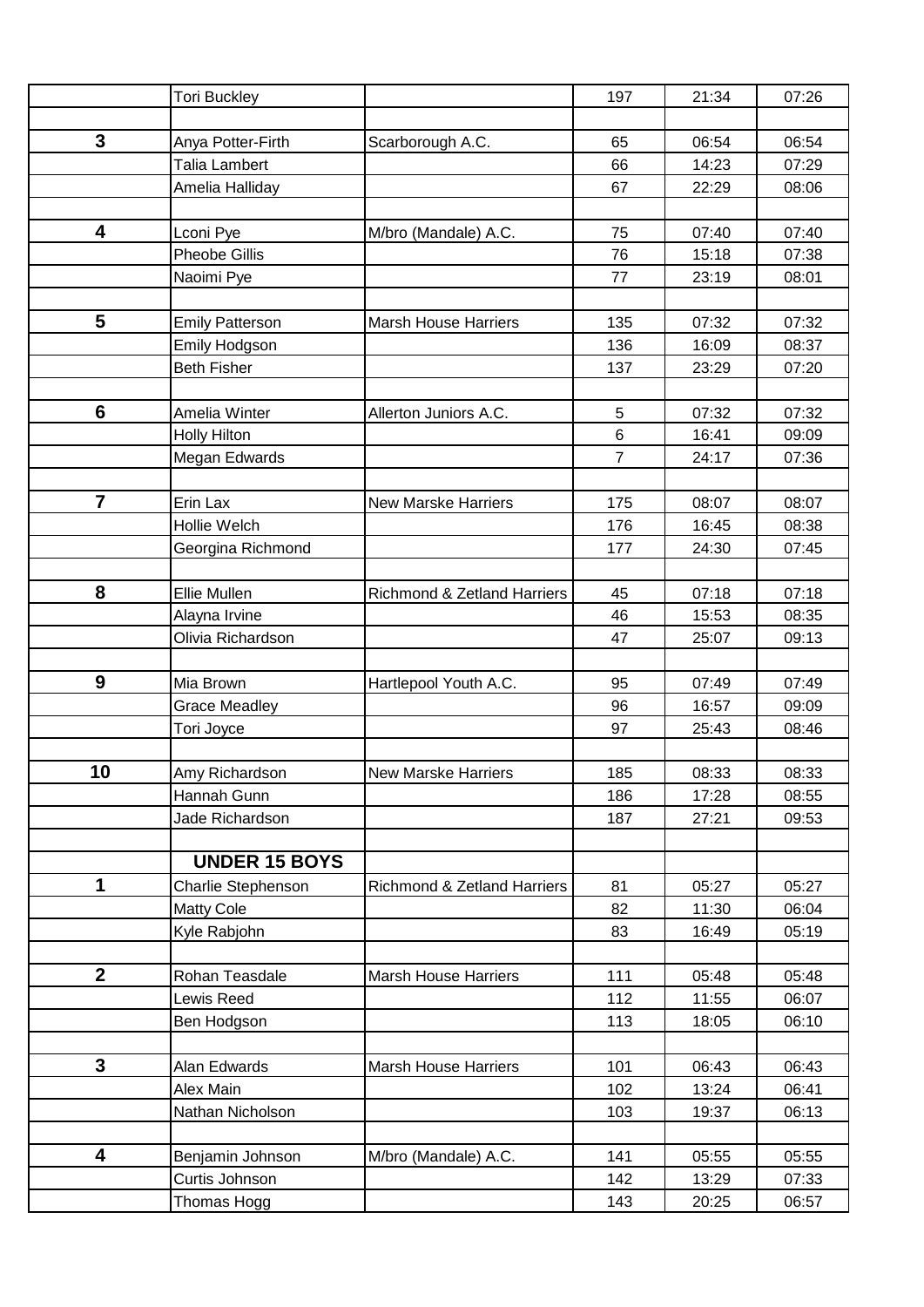| 5<br>211<br>Tom Halton<br>06:39<br>06:39<br><b>New Marske Harriers</b><br>Samuel Eddon<br>212<br>15:38<br>08:59<br>Nathan Marshall<br>213<br>23:55<br>08:16<br><b>UNDER 15 GIRLS</b><br>1<br>06:48<br>06:48<br>Mia Weatherill<br>205<br>Darlington Harriers & A.C.<br><b>Emily Vest</b><br>206<br>13:52<br>07:04<br>207<br>20:26<br>06:34<br><b>Jess Hall</b><br>$\mathbf{2}$<br>Alana Teasdale<br>55<br>06:20<br>06:20<br><b>Richmond &amp; Zetland Harriers</b><br>56<br>14:01<br>07:41<br><b>Maisy Squires</b><br>Eve Kerr<br>57<br>21:01<br>07:01<br>$\mathbf{3}$<br>Amelia Insall<br>145<br>07:31<br>07:31<br><b>Marsh House Harriers</b><br>Jessica Dawson<br>07:18<br>146<br>14:49<br>Abbie Mooney<br>147<br>22:14<br>07:25<br>4<br>07:11<br>07:11<br>Katie Pattison<br>Hartlepool Youth A.C.<br>165<br>166<br>07:50<br>Poppy Forster<br>15:01<br>22:19<br>167<br>07:17<br><b>Scarlett Parker</b><br>5<br>85<br>07:33<br>07:33<br>Olivia Fletcher<br>M/bro (Mandale) A.C.<br><b>Madelaine Gillis</b><br>86<br>14:58<br>07:26<br><b>Charlotte Kelsey</b><br>87<br>08:55<br>23:53<br>$6\phantom{1}$<br>M/bro (Mandale) A.C.<br>155<br>07:57<br>07:57<br>Libby Ramsey<br><b>Grace Mannion</b><br>156<br>17:11<br>09:14<br><b>Isobel Morfitt</b><br>08:33<br>157<br>25:43<br><b>Incomplete Team   Katie Lowe</b><br>M/bro (Mandale) A.C.<br>06:32<br>06:32<br>158<br><b>SENIOR WOMEN</b><br><b>Club</b><br><b>Finish Pos</b><br><b>Name</b><br><b>Team Time</b><br>Race Num.<br><b>Leg Time</b><br>1<br>Angharad Owen<br>Loftus & Whitby A.C.<br>15<br>13:06<br>13:06<br>14:12<br>16<br>27:18<br><b>Grace Rodgers</b><br>17<br>40:12<br>12:54<br>Kyah Hall<br>$\overline{2}$<br>275<br>12:57<br>Jo Adams<br><b>Richmond &amp; Zetland Harriers</b><br>12:57<br>276<br>26:54<br>13:57<br>Rosie Adams<br>277<br>40:22<br>13:28<br>Donna Riddler<br>3<br><b>Ellie Phillips</b><br>Darlington Harriers & A.C.<br>315<br>13:17<br>13:17<br>14:17<br>Megan Noble<br>316<br>27:34<br>Emma Hart<br>317<br>41:35<br>14:01<br>4<br>Rebecca Simpson<br><b>Richmond &amp; Zetland Harriers</b><br>285<br>13:10<br>13:10<br>14:56<br>286<br>28:06<br>Lucy Verrill<br>Shona Fletcher<br>41:49<br>287<br>13:43 |  |  |  |
|----------------------------------------------------------------------------------------------------------------------------------------------------------------------------------------------------------------------------------------------------------------------------------------------------------------------------------------------------------------------------------------------------------------------------------------------------------------------------------------------------------------------------------------------------------------------------------------------------------------------------------------------------------------------------------------------------------------------------------------------------------------------------------------------------------------------------------------------------------------------------------------------------------------------------------------------------------------------------------------------------------------------------------------------------------------------------------------------------------------------------------------------------------------------------------------------------------------------------------------------------------------------------------------------------------------------------------------------------------------------------------------------------------------------------------------------------------------------------------------------------------------------------------------------------------------------------------------------------------------------------------------------------------------------------------------------------------------------------------------------------------------------------------------------------------------------------------------------------------------------------------------------------------------------------------------------------------------------------------------------------------------------------------------------------------------------------------------------------------------------------------------------------------------------------------------------------|--|--|--|
|                                                                                                                                                                                                                                                                                                                                                                                                                                                                                                                                                                                                                                                                                                                                                                                                                                                                                                                                                                                                                                                                                                                                                                                                                                                                                                                                                                                                                                                                                                                                                                                                                                                                                                                                                                                                                                                                                                                                                                                                                                                                                                                                                                                                    |  |  |  |
|                                                                                                                                                                                                                                                                                                                                                                                                                                                                                                                                                                                                                                                                                                                                                                                                                                                                                                                                                                                                                                                                                                                                                                                                                                                                                                                                                                                                                                                                                                                                                                                                                                                                                                                                                                                                                                                                                                                                                                                                                                                                                                                                                                                                    |  |  |  |
|                                                                                                                                                                                                                                                                                                                                                                                                                                                                                                                                                                                                                                                                                                                                                                                                                                                                                                                                                                                                                                                                                                                                                                                                                                                                                                                                                                                                                                                                                                                                                                                                                                                                                                                                                                                                                                                                                                                                                                                                                                                                                                                                                                                                    |  |  |  |
|                                                                                                                                                                                                                                                                                                                                                                                                                                                                                                                                                                                                                                                                                                                                                                                                                                                                                                                                                                                                                                                                                                                                                                                                                                                                                                                                                                                                                                                                                                                                                                                                                                                                                                                                                                                                                                                                                                                                                                                                                                                                                                                                                                                                    |  |  |  |
|                                                                                                                                                                                                                                                                                                                                                                                                                                                                                                                                                                                                                                                                                                                                                                                                                                                                                                                                                                                                                                                                                                                                                                                                                                                                                                                                                                                                                                                                                                                                                                                                                                                                                                                                                                                                                                                                                                                                                                                                                                                                                                                                                                                                    |  |  |  |
|                                                                                                                                                                                                                                                                                                                                                                                                                                                                                                                                                                                                                                                                                                                                                                                                                                                                                                                                                                                                                                                                                                                                                                                                                                                                                                                                                                                                                                                                                                                                                                                                                                                                                                                                                                                                                                                                                                                                                                                                                                                                                                                                                                                                    |  |  |  |
|                                                                                                                                                                                                                                                                                                                                                                                                                                                                                                                                                                                                                                                                                                                                                                                                                                                                                                                                                                                                                                                                                                                                                                                                                                                                                                                                                                                                                                                                                                                                                                                                                                                                                                                                                                                                                                                                                                                                                                                                                                                                                                                                                                                                    |  |  |  |
|                                                                                                                                                                                                                                                                                                                                                                                                                                                                                                                                                                                                                                                                                                                                                                                                                                                                                                                                                                                                                                                                                                                                                                                                                                                                                                                                                                                                                                                                                                                                                                                                                                                                                                                                                                                                                                                                                                                                                                                                                                                                                                                                                                                                    |  |  |  |
|                                                                                                                                                                                                                                                                                                                                                                                                                                                                                                                                                                                                                                                                                                                                                                                                                                                                                                                                                                                                                                                                                                                                                                                                                                                                                                                                                                                                                                                                                                                                                                                                                                                                                                                                                                                                                                                                                                                                                                                                                                                                                                                                                                                                    |  |  |  |
|                                                                                                                                                                                                                                                                                                                                                                                                                                                                                                                                                                                                                                                                                                                                                                                                                                                                                                                                                                                                                                                                                                                                                                                                                                                                                                                                                                                                                                                                                                                                                                                                                                                                                                                                                                                                                                                                                                                                                                                                                                                                                                                                                                                                    |  |  |  |
|                                                                                                                                                                                                                                                                                                                                                                                                                                                                                                                                                                                                                                                                                                                                                                                                                                                                                                                                                                                                                                                                                                                                                                                                                                                                                                                                                                                                                                                                                                                                                                                                                                                                                                                                                                                                                                                                                                                                                                                                                                                                                                                                                                                                    |  |  |  |
|                                                                                                                                                                                                                                                                                                                                                                                                                                                                                                                                                                                                                                                                                                                                                                                                                                                                                                                                                                                                                                                                                                                                                                                                                                                                                                                                                                                                                                                                                                                                                                                                                                                                                                                                                                                                                                                                                                                                                                                                                                                                                                                                                                                                    |  |  |  |
|                                                                                                                                                                                                                                                                                                                                                                                                                                                                                                                                                                                                                                                                                                                                                                                                                                                                                                                                                                                                                                                                                                                                                                                                                                                                                                                                                                                                                                                                                                                                                                                                                                                                                                                                                                                                                                                                                                                                                                                                                                                                                                                                                                                                    |  |  |  |
|                                                                                                                                                                                                                                                                                                                                                                                                                                                                                                                                                                                                                                                                                                                                                                                                                                                                                                                                                                                                                                                                                                                                                                                                                                                                                                                                                                                                                                                                                                                                                                                                                                                                                                                                                                                                                                                                                                                                                                                                                                                                                                                                                                                                    |  |  |  |
|                                                                                                                                                                                                                                                                                                                                                                                                                                                                                                                                                                                                                                                                                                                                                                                                                                                                                                                                                                                                                                                                                                                                                                                                                                                                                                                                                                                                                                                                                                                                                                                                                                                                                                                                                                                                                                                                                                                                                                                                                                                                                                                                                                                                    |  |  |  |
|                                                                                                                                                                                                                                                                                                                                                                                                                                                                                                                                                                                                                                                                                                                                                                                                                                                                                                                                                                                                                                                                                                                                                                                                                                                                                                                                                                                                                                                                                                                                                                                                                                                                                                                                                                                                                                                                                                                                                                                                                                                                                                                                                                                                    |  |  |  |
|                                                                                                                                                                                                                                                                                                                                                                                                                                                                                                                                                                                                                                                                                                                                                                                                                                                                                                                                                                                                                                                                                                                                                                                                                                                                                                                                                                                                                                                                                                                                                                                                                                                                                                                                                                                                                                                                                                                                                                                                                                                                                                                                                                                                    |  |  |  |
|                                                                                                                                                                                                                                                                                                                                                                                                                                                                                                                                                                                                                                                                                                                                                                                                                                                                                                                                                                                                                                                                                                                                                                                                                                                                                                                                                                                                                                                                                                                                                                                                                                                                                                                                                                                                                                                                                                                                                                                                                                                                                                                                                                                                    |  |  |  |
|                                                                                                                                                                                                                                                                                                                                                                                                                                                                                                                                                                                                                                                                                                                                                                                                                                                                                                                                                                                                                                                                                                                                                                                                                                                                                                                                                                                                                                                                                                                                                                                                                                                                                                                                                                                                                                                                                                                                                                                                                                                                                                                                                                                                    |  |  |  |
|                                                                                                                                                                                                                                                                                                                                                                                                                                                                                                                                                                                                                                                                                                                                                                                                                                                                                                                                                                                                                                                                                                                                                                                                                                                                                                                                                                                                                                                                                                                                                                                                                                                                                                                                                                                                                                                                                                                                                                                                                                                                                                                                                                                                    |  |  |  |
|                                                                                                                                                                                                                                                                                                                                                                                                                                                                                                                                                                                                                                                                                                                                                                                                                                                                                                                                                                                                                                                                                                                                                                                                                                                                                                                                                                                                                                                                                                                                                                                                                                                                                                                                                                                                                                                                                                                                                                                                                                                                                                                                                                                                    |  |  |  |
|                                                                                                                                                                                                                                                                                                                                                                                                                                                                                                                                                                                                                                                                                                                                                                                                                                                                                                                                                                                                                                                                                                                                                                                                                                                                                                                                                                                                                                                                                                                                                                                                                                                                                                                                                                                                                                                                                                                                                                                                                                                                                                                                                                                                    |  |  |  |
|                                                                                                                                                                                                                                                                                                                                                                                                                                                                                                                                                                                                                                                                                                                                                                                                                                                                                                                                                                                                                                                                                                                                                                                                                                                                                                                                                                                                                                                                                                                                                                                                                                                                                                                                                                                                                                                                                                                                                                                                                                                                                                                                                                                                    |  |  |  |
|                                                                                                                                                                                                                                                                                                                                                                                                                                                                                                                                                                                                                                                                                                                                                                                                                                                                                                                                                                                                                                                                                                                                                                                                                                                                                                                                                                                                                                                                                                                                                                                                                                                                                                                                                                                                                                                                                                                                                                                                                                                                                                                                                                                                    |  |  |  |
|                                                                                                                                                                                                                                                                                                                                                                                                                                                                                                                                                                                                                                                                                                                                                                                                                                                                                                                                                                                                                                                                                                                                                                                                                                                                                                                                                                                                                                                                                                                                                                                                                                                                                                                                                                                                                                                                                                                                                                                                                                                                                                                                                                                                    |  |  |  |
|                                                                                                                                                                                                                                                                                                                                                                                                                                                                                                                                                                                                                                                                                                                                                                                                                                                                                                                                                                                                                                                                                                                                                                                                                                                                                                                                                                                                                                                                                                                                                                                                                                                                                                                                                                                                                                                                                                                                                                                                                                                                                                                                                                                                    |  |  |  |
|                                                                                                                                                                                                                                                                                                                                                                                                                                                                                                                                                                                                                                                                                                                                                                                                                                                                                                                                                                                                                                                                                                                                                                                                                                                                                                                                                                                                                                                                                                                                                                                                                                                                                                                                                                                                                                                                                                                                                                                                                                                                                                                                                                                                    |  |  |  |
|                                                                                                                                                                                                                                                                                                                                                                                                                                                                                                                                                                                                                                                                                                                                                                                                                                                                                                                                                                                                                                                                                                                                                                                                                                                                                                                                                                                                                                                                                                                                                                                                                                                                                                                                                                                                                                                                                                                                                                                                                                                                                                                                                                                                    |  |  |  |
|                                                                                                                                                                                                                                                                                                                                                                                                                                                                                                                                                                                                                                                                                                                                                                                                                                                                                                                                                                                                                                                                                                                                                                                                                                                                                                                                                                                                                                                                                                                                                                                                                                                                                                                                                                                                                                                                                                                                                                                                                                                                                                                                                                                                    |  |  |  |
|                                                                                                                                                                                                                                                                                                                                                                                                                                                                                                                                                                                                                                                                                                                                                                                                                                                                                                                                                                                                                                                                                                                                                                                                                                                                                                                                                                                                                                                                                                                                                                                                                                                                                                                                                                                                                                                                                                                                                                                                                                                                                                                                                                                                    |  |  |  |
|                                                                                                                                                                                                                                                                                                                                                                                                                                                                                                                                                                                                                                                                                                                                                                                                                                                                                                                                                                                                                                                                                                                                                                                                                                                                                                                                                                                                                                                                                                                                                                                                                                                                                                                                                                                                                                                                                                                                                                                                                                                                                                                                                                                                    |  |  |  |
|                                                                                                                                                                                                                                                                                                                                                                                                                                                                                                                                                                                                                                                                                                                                                                                                                                                                                                                                                                                                                                                                                                                                                                                                                                                                                                                                                                                                                                                                                                                                                                                                                                                                                                                                                                                                                                                                                                                                                                                                                                                                                                                                                                                                    |  |  |  |
|                                                                                                                                                                                                                                                                                                                                                                                                                                                                                                                                                                                                                                                                                                                                                                                                                                                                                                                                                                                                                                                                                                                                                                                                                                                                                                                                                                                                                                                                                                                                                                                                                                                                                                                                                                                                                                                                                                                                                                                                                                                                                                                                                                                                    |  |  |  |
|                                                                                                                                                                                                                                                                                                                                                                                                                                                                                                                                                                                                                                                                                                                                                                                                                                                                                                                                                                                                                                                                                                                                                                                                                                                                                                                                                                                                                                                                                                                                                                                                                                                                                                                                                                                                                                                                                                                                                                                                                                                                                                                                                                                                    |  |  |  |
|                                                                                                                                                                                                                                                                                                                                                                                                                                                                                                                                                                                                                                                                                                                                                                                                                                                                                                                                                                                                                                                                                                                                                                                                                                                                                                                                                                                                                                                                                                                                                                                                                                                                                                                                                                                                                                                                                                                                                                                                                                                                                                                                                                                                    |  |  |  |
|                                                                                                                                                                                                                                                                                                                                                                                                                                                                                                                                                                                                                                                                                                                                                                                                                                                                                                                                                                                                                                                                                                                                                                                                                                                                                                                                                                                                                                                                                                                                                                                                                                                                                                                                                                                                                                                                                                                                                                                                                                                                                                                                                                                                    |  |  |  |
|                                                                                                                                                                                                                                                                                                                                                                                                                                                                                                                                                                                                                                                                                                                                                                                                                                                                                                                                                                                                                                                                                                                                                                                                                                                                                                                                                                                                                                                                                                                                                                                                                                                                                                                                                                                                                                                                                                                                                                                                                                                                                                                                                                                                    |  |  |  |
|                                                                                                                                                                                                                                                                                                                                                                                                                                                                                                                                                                                                                                                                                                                                                                                                                                                                                                                                                                                                                                                                                                                                                                                                                                                                                                                                                                                                                                                                                                                                                                                                                                                                                                                                                                                                                                                                                                                                                                                                                                                                                                                                                                                                    |  |  |  |
|                                                                                                                                                                                                                                                                                                                                                                                                                                                                                                                                                                                                                                                                                                                                                                                                                                                                                                                                                                                                                                                                                                                                                                                                                                                                                                                                                                                                                                                                                                                                                                                                                                                                                                                                                                                                                                                                                                                                                                                                                                                                                                                                                                                                    |  |  |  |
|                                                                                                                                                                                                                                                                                                                                                                                                                                                                                                                                                                                                                                                                                                                                                                                                                                                                                                                                                                                                                                                                                                                                                                                                                                                                                                                                                                                                                                                                                                                                                                                                                                                                                                                                                                                                                                                                                                                                                                                                                                                                                                                                                                                                    |  |  |  |
|                                                                                                                                                                                                                                                                                                                                                                                                                                                                                                                                                                                                                                                                                                                                                                                                                                                                                                                                                                                                                                                                                                                                                                                                                                                                                                                                                                                                                                                                                                                                                                                                                                                                                                                                                                                                                                                                                                                                                                                                                                                                                                                                                                                                    |  |  |  |
|                                                                                                                                                                                                                                                                                                                                                                                                                                                                                                                                                                                                                                                                                                                                                                                                                                                                                                                                                                                                                                                                                                                                                                                                                                                                                                                                                                                                                                                                                                                                                                                                                                                                                                                                                                                                                                                                                                                                                                                                                                                                                                                                                                                                    |  |  |  |
|                                                                                                                                                                                                                                                                                                                                                                                                                                                                                                                                                                                                                                                                                                                                                                                                                                                                                                                                                                                                                                                                                                                                                                                                                                                                                                                                                                                                                                                                                                                                                                                                                                                                                                                                                                                                                                                                                                                                                                                                                                                                                                                                                                                                    |  |  |  |
|                                                                                                                                                                                                                                                                                                                                                                                                                                                                                                                                                                                                                                                                                                                                                                                                                                                                                                                                                                                                                                                                                                                                                                                                                                                                                                                                                                                                                                                                                                                                                                                                                                                                                                                                                                                                                                                                                                                                                                                                                                                                                                                                                                                                    |  |  |  |
|                                                                                                                                                                                                                                                                                                                                                                                                                                                                                                                                                                                                                                                                                                                                                                                                                                                                                                                                                                                                                                                                                                                                                                                                                                                                                                                                                                                                                                                                                                                                                                                                                                                                                                                                                                                                                                                                                                                                                                                                                                                                                                                                                                                                    |  |  |  |
|                                                                                                                                                                                                                                                                                                                                                                                                                                                                                                                                                                                                                                                                                                                                                                                                                                                                                                                                                                                                                                                                                                                                                                                                                                                                                                                                                                                                                                                                                                                                                                                                                                                                                                                                                                                                                                                                                                                                                                                                                                                                                                                                                                                                    |  |  |  |
|                                                                                                                                                                                                                                                                                                                                                                                                                                                                                                                                                                                                                                                                                                                                                                                                                                                                                                                                                                                                                                                                                                                                                                                                                                                                                                                                                                                                                                                                                                                                                                                                                                                                                                                                                                                                                                                                                                                                                                                                                                                                                                                                                                                                    |  |  |  |
|                                                                                                                                                                                                                                                                                                                                                                                                                                                                                                                                                                                                                                                                                                                                                                                                                                                                                                                                                                                                                                                                                                                                                                                                                                                                                                                                                                                                                                                                                                                                                                                                                                                                                                                                                                                                                                                                                                                                                                                                                                                                                                                                                                                                    |  |  |  |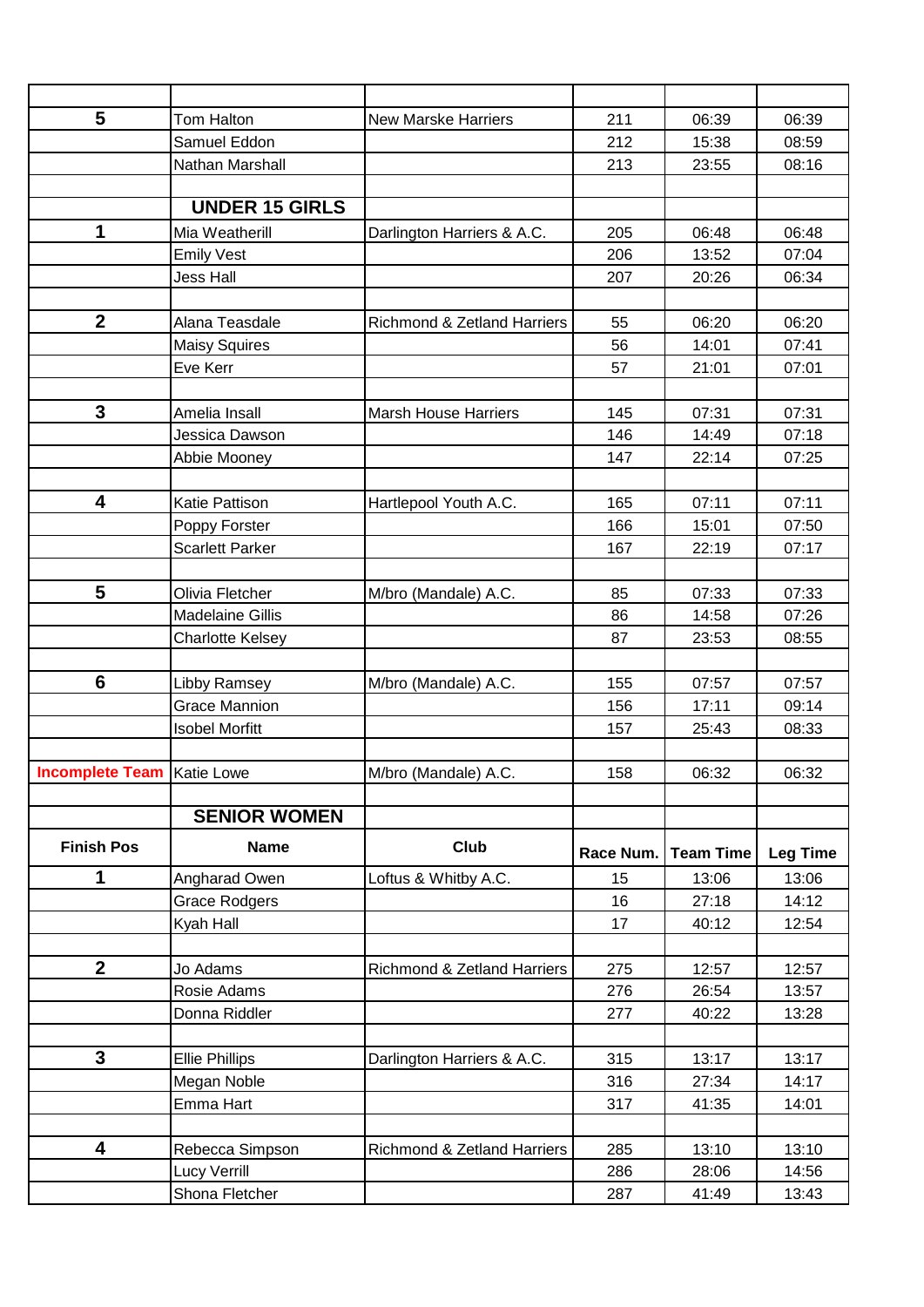| 5                | <b>Ella Towers</b>      | <b>New Marske Harriers</b>             | 245        | 13:34 | 13:34          |
|------------------|-------------------------|----------------------------------------|------------|-------|----------------|
|                  | Rebecca Aspin           |                                        | 246        | 28:51 | 15:17          |
|                  | Kath Aspin              |                                        | 247        | 43:07 | 14:15          |
|                  |                         |                                        |            |       |                |
| $6\phantom{1}6$  | <b>Charlotte Wilton</b> | <b>Richmond &amp; Zetland Harriers</b> | 295        | 14:18 | 14:18          |
|                  | Stephanie Stephenson    |                                        | 296        | 28:36 | 14:18          |
|                  | Kiska Wilson            |                                        | 297        | 44:12 | 15:35          |
|                  |                         |                                        |            |       |                |
| $\overline{7}$   | Sue Phillips            | Darlington Harriers & A.C.             | 325        | 14:26 | 14:26          |
|                  | Linda Noble             |                                        | 326        | 29:06 | 14:39          |
|                  | <b>Emma Mattthews</b>   |                                        | 327        | 44:29 | 15:23          |
|                  |                         |                                        |            |       |                |
| 8                | Michaela Welham         | Loftus & Whitby A.C.                   | 25         | 14:45 | 14:45          |
|                  | Abby Thomas             |                                        | 26         | 30:18 | 15:33          |
|                  | Julia Jackson           |                                        | 27         | 45:36 | 15:18          |
|                  |                         |                                        |            |       |                |
| $\boldsymbol{9}$ | <b>Hilary Coventry</b>  | <b>Thirsk &amp; Sowerby Harriers</b>   | 105        | 15:51 | 15:51          |
|                  | Faith Coy               |                                        | 106        | 33:33 | 17:42          |
|                  | Olivia mulligan         |                                        | 107        | 46:47 | 13:14          |
|                  |                         |                                        |            |       |                |
| 10               | Pauline Whittaker       | <b>Richmond &amp; Zetland Harriers</b> | 305        | 16:19 | 16:19          |
|                  | Sarah Gregory           |                                        | 306        | 31:55 | 15:37          |
|                  | Zabi Dashwood           |                                        | 307        | 50:16 | 18:21          |
|                  |                         |                                        |            |       |                |
| 11               | Diane Jones             | Darlington Harriers & A.C.             | 335        | 16:23 | 16:23          |
|                  | Nicky ypung             |                                        | 336        | 32:43 | 16:20          |
|                  | <b>Claire Atkins</b>    |                                        | 337        | 52:01 | 19:18          |
| 12               | Sarah Gunn              | <b>New Marske Harriers</b>             | 255        | 16:57 | 16:57          |
|                  | Jenny Parker            |                                        |            | 35:55 |                |
|                  | Emma Beaumont           |                                        | 256<br>257 | 54:36 | 18:58<br>18:41 |
|                  |                         |                                        |            |       |                |
| 13               | Lindsay Goom            | <b>Thirsk &amp; Sowerby Harriers</b>   | 115        | 17:53 | 17:53          |
|                  | Sarah Scott             |                                        | 116        | 36:08 | 18:15          |
|                  | <b>Molly Mayes</b>      |                                        | 117        | 55:57 | 19:48          |
|                  |                         |                                        |            |       |                |
| 14               | Sarah Addison           | Darlington Harriers & A.C.             | 345        | 19:36 | 19:36          |
|                  | Paula Heany             |                                        | 346        | 38:58 | 19:22          |
|                  | Kerry Oyston            |                                        | 347        | 56:18 | 17:21          |
|                  |                         |                                        |            |       |                |
| 15               | Diane Lockhart          | <b>Quakers Running Club</b>            | 215        | 18:48 | 18:48          |
|                  | Jeanette Croft          |                                        | 216        | 36:50 | 18:02          |
|                  | Emma Joyeux             |                                        | 217        | 56:32 | 19:42          |
|                  |                         |                                        |            |       |                |
| 16               | Louise Worsey           | <b>New Marske Harriers</b>             | 265        | 20:02 | 20:02          |
|                  | Kerry Welch             |                                        | 266        | 37:50 | 17:48          |
|                  | Pam Best                |                                        | 267        | 58:03 | 20:13          |
|                  |                         |                                        |            |       |                |
| 17               | Rosie Gatenby           | <b>Thirsk &amp; Sowerby Harriers</b>   | 355        | 18:25 | 18:25          |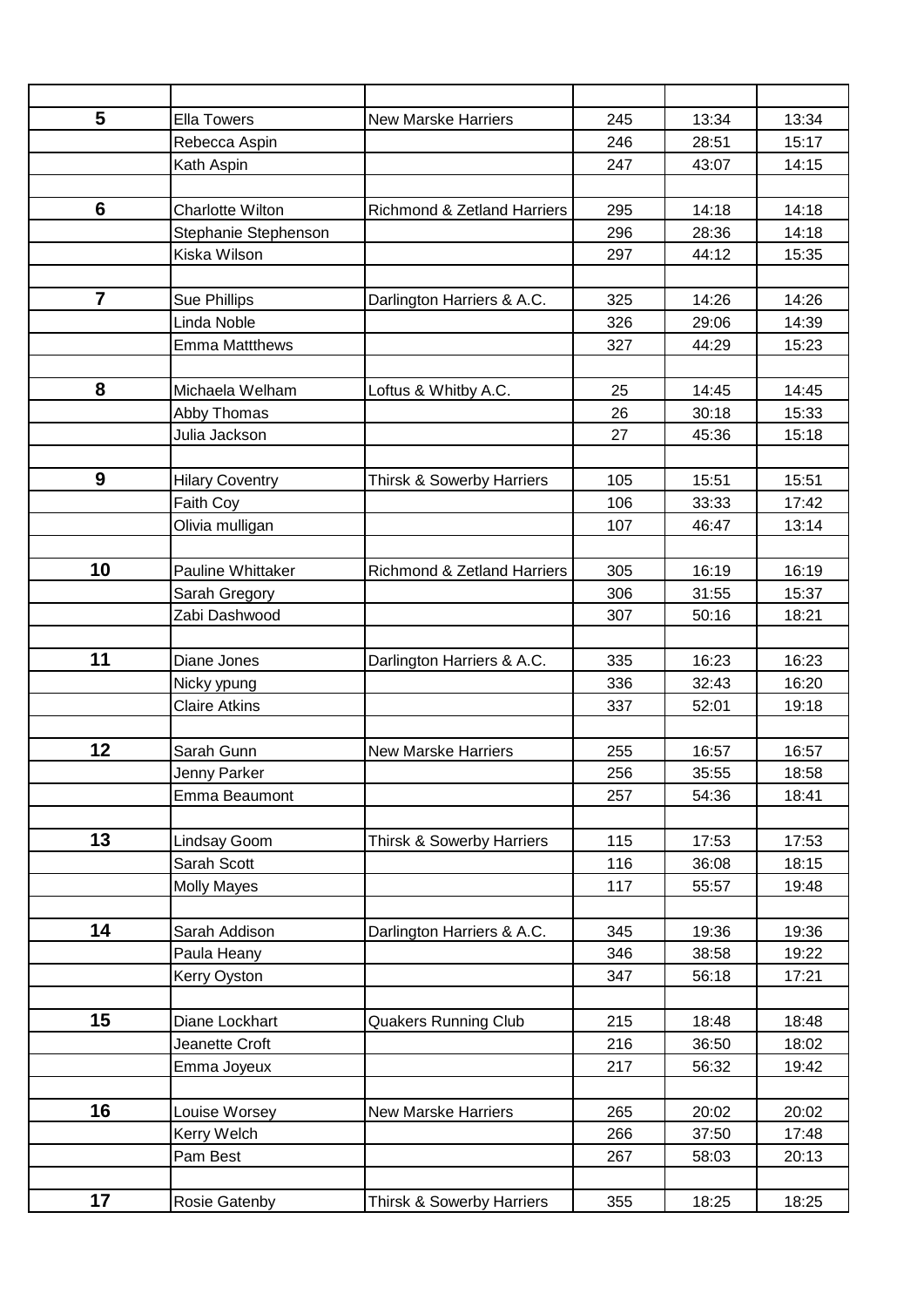|                   | Sarah Wileman          |                                        | 356       | 38:49            | 20:24           |
|-------------------|------------------------|----------------------------------------|-----------|------------------|-----------------|
|                   | <b>Caroline Pearce</b> |                                        | 357       | 58:23            | 19:34           |
|                   |                        |                                        |           |                  |                 |
| 18                | <b>Julie Price</b>     | Darlington Harriers & A.C.             | 365       | 19:54            | 19:54           |
|                   | Sharon Raby            |                                        | 366       | 42:48            | 22:55           |
|                   | <b>Lesley Miller</b>   |                                        | 367       | 01:00:24         | 17:36           |
|                   |                        |                                        |           |                  |                 |
| 19                | <b>Christine Burn</b>  | Thirsk & Sowerby Harriers              | 125       | 20:46            | 20:46           |
|                   | Carrie-Anne Wise       |                                        | 126       | 39:47            | 19:01           |
|                   | Margaret Wikeley       |                                        | 127       | 01:03:10         | 23:24           |
|                   |                        |                                        |           |                  |                 |
| 20                | Sharon Carr            | <b>Quakers Running Club</b>            | 225       | 24:36            | 24:36           |
|                   | <b>Alison Hardwick</b> |                                        | 226       | 45:57            | 21:21           |
|                   | Rebecca Stirland       |                                        | 227       | 01:06:09         | 20:12           |
|                   |                        |                                        |           |                  |                 |
|                   | <b>SENIOR MEN</b>      |                                        |           |                  |                 |
| <b>Finish Pos</b> | <b>Name</b>            | Club                                   | Race Num. | <b>Team Time</b> | <b>Leg Time</b> |
| 1                 | Joshua Cowperthwaite   | M/bro (Mandale) A.C.                   | 151       | 10:07            | 10:07           |
|                   | Archie Lowe            |                                        | 152       | 20:48            | 10:41           |
|                   | Benjamin Bergstrand    |                                        | 153       | 31:32            | 10:44           |
|                   | Kieran Walker          |                                        | 154       | 41:53            | 10:21           |
|                   |                        |                                        |           |                  |                 |
| $\boldsymbol{2}$  | Carl Jones             | <b>Richmond &amp; Zetland Harriers</b> | 311       | 10:55            | 10:55           |
|                   | Rob Scott              |                                        | 312       | 21:55            | 11:00           |
|                   | Dave Hack              |                                        | 313       | 33:50            | 11:55           |
|                   | Scott Wardman          |                                        | 314       | 45:06            | 11:15           |
|                   |                        |                                        |           |                  |                 |
| $\mathbf{3}$      | Patrick Haycock        | M/bro (Mandale) A.C.                   | 401       | 10:52            | 10:52           |
|                   | <b>Ben Palmer</b>      |                                        | 402       | 22:21            | 11:29           |
|                   | <b>Matthew Somers</b>  |                                        | 403       | 34:34            | 12:13           |
|                   | Cameron Spence         |                                        | 404       | 45:57            | 11:23           |
|                   |                        |                                        |           |                  |                 |
| 4                 | <b>Rob Wilkins</b>     | Richmond & Zetland Harriers            | 321       | 11:32            | 11:32           |
|                   | Lee Davies             |                                        | 322       | 23:11            | 11:39           |
|                   | Josh Lincoln           |                                        | 323       | 34:30            | 11:19           |
|                   | <b>Tony Lambert</b>    |                                        | 324       | 46:02            | 11:32           |
| $5\phantom{.}$    | <b>James Allinson</b>  | <b>New Marske Harriers</b>             | 301       | 11:52            | 11:52           |
|                   | Michael Lyth           |                                        | 302       | 23:57            | 12:05           |
|                   | Dominic Shipman        |                                        | 303       | 35:31            | 11:34           |
|                   | Paul Brown             |                                        | 304       | 46:47            | 11:15           |
|                   |                        |                                        |           |                  |                 |
| 6                 | Drew Inglis            | Darlington Harriers & A.C.             | 361       | 11:03            | 11:03           |
|                   | Shaun Marshall         |                                        | 362       | 23:16            | 12:13           |
|                   | Paul Allan             |                                        | 363       | 34:52            | 11:36           |
|                   | Tom Leighton           |                                        | 364       | 47:41            | 12:49           |
|                   |                        |                                        |           |                  |                 |
| $\overline{7}$    | Matthew Lambert        | <b>Richmond &amp; Zetland Harriers</b> | 331       | 12:02            | 12:02           |
|                   | Jake Stephenson        |                                        | 332       | 23:42            | 11:40           |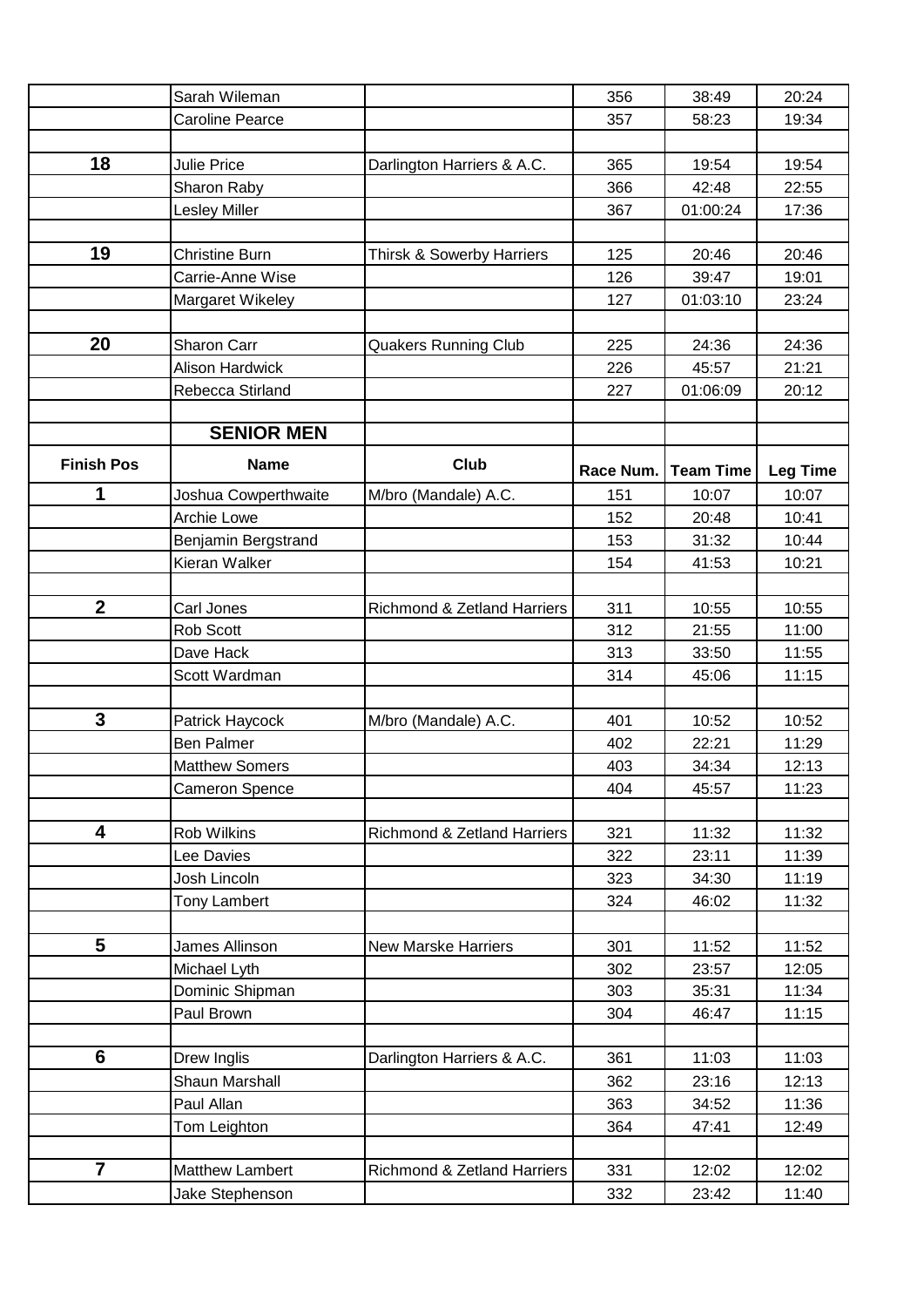|    | Sam Kettlewell         |                                        | 333 | 36:13 | 12:31 |
|----|------------------------|----------------------------------------|-----|-------|-------|
|    | Dylan Soley            |                                        | 334 | 47:47 | 11:34 |
|    |                        |                                        |     |       |       |
| 8  | Paul Lowe              | North York Moors A.C.                  | 411 | 11:08 | 11:08 |
|    | <b>Harry Potter</b>    |                                        | 412 | 23:06 | 11:58 |
|    | <b>Richard Fawcett</b> |                                        | 413 | 35:47 | 12:41 |
|    | Phil Jarvis            |                                        | 414 | 48:31 | 12:44 |
|    |                        |                                        |     |       |       |
| 9  | Dave Jones             | <b>Quakers Running Club</b>            | 251 | 12:12 | 12:12 |
|    | Rob Dent               |                                        | 252 | 25:00 | 12:49 |
|    | Pau Dalton             |                                        | 253 | 37:00 | 12:00 |
|    | Marc Ellis             |                                        | 254 | 48:46 | 11:46 |
|    |                        |                                        |     |       |       |
| 10 | Tom Levi               | Thirsk & Sowerby Harriers              | 181 | 11:12 | 11:12 |
|    | Josh Fothergill        |                                        | 182 | 22:51 | 11:39 |
|    | Mike Cropper           |                                        | 183 | 36:38 | 13:47 |
|    | Ken Wood               |                                        | 184 | 49:30 | 12:53 |
|    |                        |                                        |     |       |       |
| 11 | Ryan Braithwaite       | Loftus & Whitby A.C.                   | 31  | 11:56 | 11:56 |
|    | James Wilson           |                                        | 32  | 22:53 | 10:56 |
|    | Joe Leather            |                                        | 33  | 35:37 | 12:44 |
|    | <b>Mikey Garbutt</b>   |                                        | 34  | 49:48 | 14:11 |
| 12 | Carl Loughney          | <b>Richmond &amp; Zetland Harriers</b> | 351 | 12:08 | 12:08 |
|    | Lee Wills              |                                        | 352 | 24:33 | 12:25 |
|    | Rob Lickley            |                                        | 353 | 37:54 | 13:21 |
|    | Steve Middleton        |                                        | 354 | 49:53 | 11:59 |
|    |                        |                                        |     |       |       |
| 13 | Ken Harker             | Richmond & Zetland Harriers            | 341 | 12:24 | 12:24 |
|    | Ronnie Corbett         |                                        | 342 | 25:37 | 13:13 |
|    | Anthony Jefford        |                                        | 343 | 38:09 | 12:32 |
|    | Dan Christon           |                                        | 344 | 50:40 | 12:30 |
|    |                        |                                        |     |       |       |
| 14 | Simon Welch            | <b>New Marske Harriers</b>             | 281 | 12:45 | 12:45 |
|    | Paul Cleasby           |                                        | 282 | 25:47 | 13:02 |
|    | Allan Wilson           |                                        | 283 | 39:10 | 13:23 |
|    | David Aspin            |                                        | 284 | 52:18 | 13:09 |
|    |                        |                                        |     |       |       |
| 15 | <b>Anthony Harnett</b> | North York Moors A.C.                  | 431 | 13:34 | 13:34 |
|    | Jonathan Skidmore      |                                        | 432 | 26:10 | 12:36 |
|    | Paul McGough           |                                        | 433 | 38:46 | 12:36 |
|    | <b>Graham Currie</b>   |                                        | 434 | 52:21 | 13:35 |
|    |                        |                                        |     |       |       |
| 16 | <b>Andrew Marshall</b> | Loftus & Whitby A.C.                   | 41  | 13:05 | 13:05 |
|    | Dave Parkin            |                                        | 42  | 26:18 | 13:13 |
|    | <b>Neil Duffield</b>   |                                        | 43  | 40:04 | 13:46 |
|    | Alan Smitheman         |                                        | 44  | 53:41 | 13:37 |
|    |                        |                                        |     |       |       |
| 17 | <b>Micheal Scott</b>   | <b>Marsh House Harriers</b>            | 121 | 13:27 | 13:27 |
|    | Ryan Brockbank         |                                        | 122 | 27:26 | 13:59 |